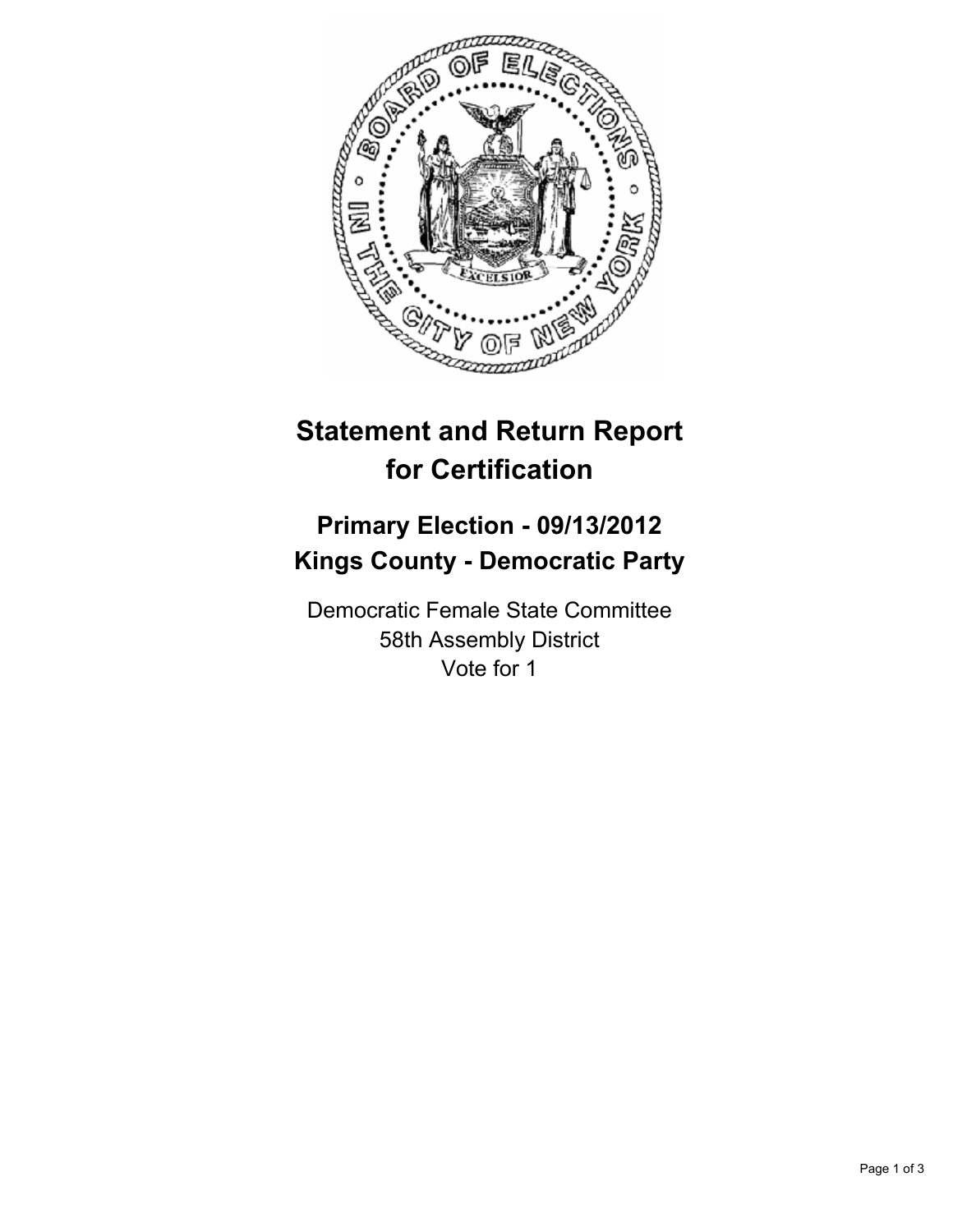

## **Assembly District 58**

| <b>PUBLIC COUNTER</b>                                    | 5,887 |
|----------------------------------------------------------|-------|
| <b>EMERGENCY</b>                                         | 1     |
| ABSENTEE/MILITARY                                        | 196   |
| <b>FEDERAL</b>                                           | 0     |
| <b>SPECIAL PRESIDENTIAL</b>                              | 0     |
| <b>AFFIDAVIT</b>                                         | 89    |
| <b>Total Ballots</b>                                     | 6,173 |
| Less - Inapplicable Federal/Special Presidential Ballots | 0     |
| <b>Total Applicable Ballots</b>                          | 6,173 |
| PAMELA GARCIA                                            | 1,197 |
| <b>MELBA P. BROWN</b>                                    | 3,468 |
| ED POWELL (WRITE-IN)                                     |       |
| LEOPOLD COX (WRITE-IN)                                   | 1     |
| RODNEYSE BICHOTTE (WRITE-IN)                             | 5     |
| UNATTRIBUTABLE WRITE-IN (WRITE-IN)                       | 9     |
| YVETTE CLARKE (WRITE-IN)                                 | 2     |
| <b>Total Votes</b>                                       | 4,683 |
| Unrecorded                                               | 1,490 |